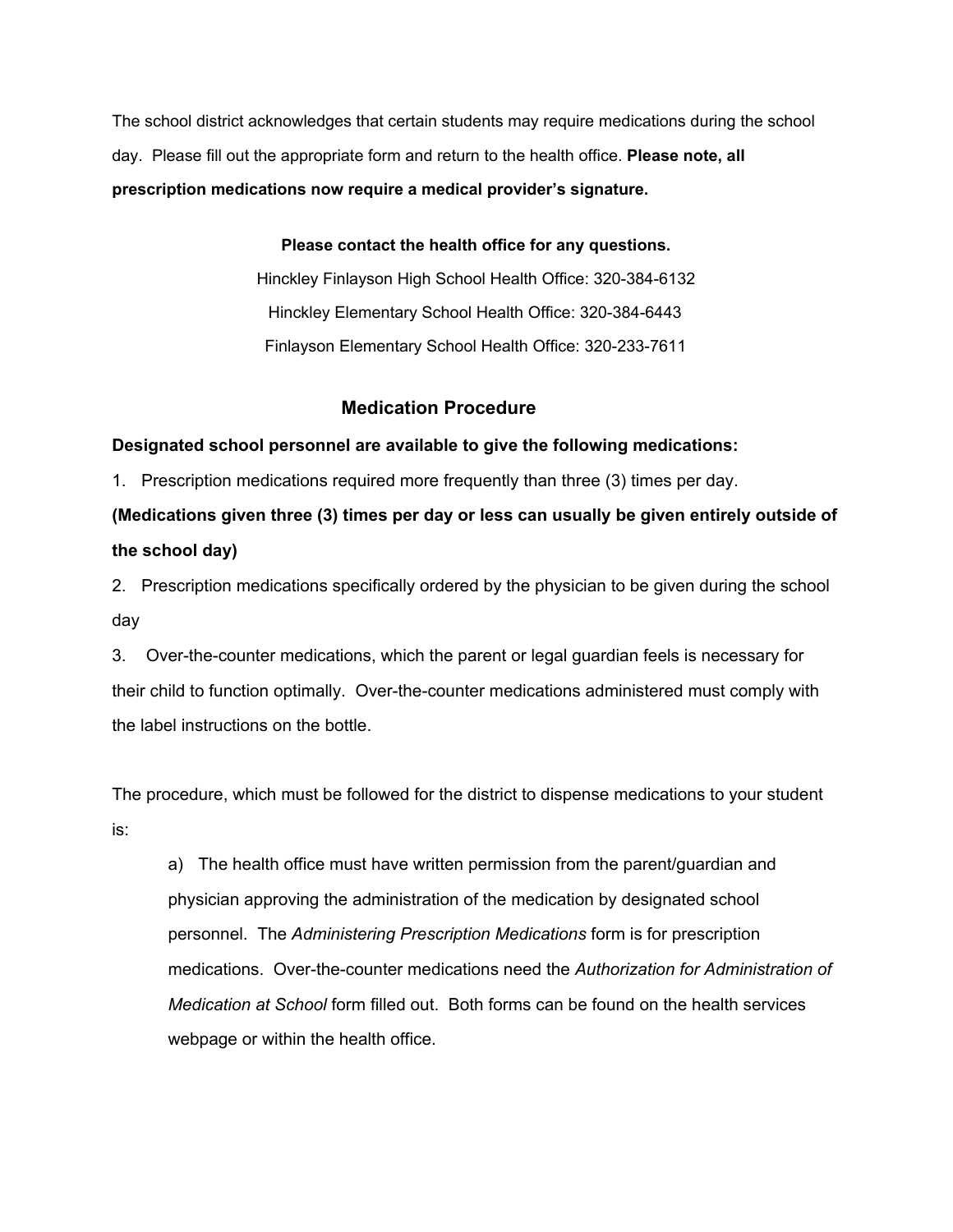b) Parents and/or guardians are responsible for safely transporting students' medications to the health office and picking them up at the end of the year.

c) **The medication must be in the original bottle.** This pertains to prescription and over-the-counter medications. Ask the pharmacy to fill the medication in duplicated containers with the appropriate amount your student will need dispensed into a container for school use.

d) **Prescription medications** – *Administering Prescription Medications* form needs to be filled out. Prescription medication must contain pharmacy label including child's name, physician's name, pharmacy, medication: name, dose, & strength, amount to be given, length of treatment, and any possible side effects or adverse reactions (pharmacy to specify). This includes inhalers & EpiPens.

e) **Non-prescription medications** - *Authorization for Administration of Medication at School* form needs to be filled out. Medication must be in the original bottle and not expired.

f) **Medication administration:**

a. **The health offices are not suppliers of medication.** Parents and/or Guardians are responsible for providing the medication to the health office. b. Parents and/or Guardians are responsible for notifying the health office immediately of any changes in the administration of the medication. A new form *Administering Prescription Medications* or *Authorization for Administration of*

*Medication at School* must be submitted for changes.

c. All medications given will be recorded on medication administration records

d. Medications will be stored in a locked cabinet in the health office

e. Special Circumstances: if parents wish to have their student administer their own medication, which includes inhalers, over-the-counter medications, and/or emergency medications during the course of the school day, need to fill out the appropriate forms located within the health office. Licensed administrative